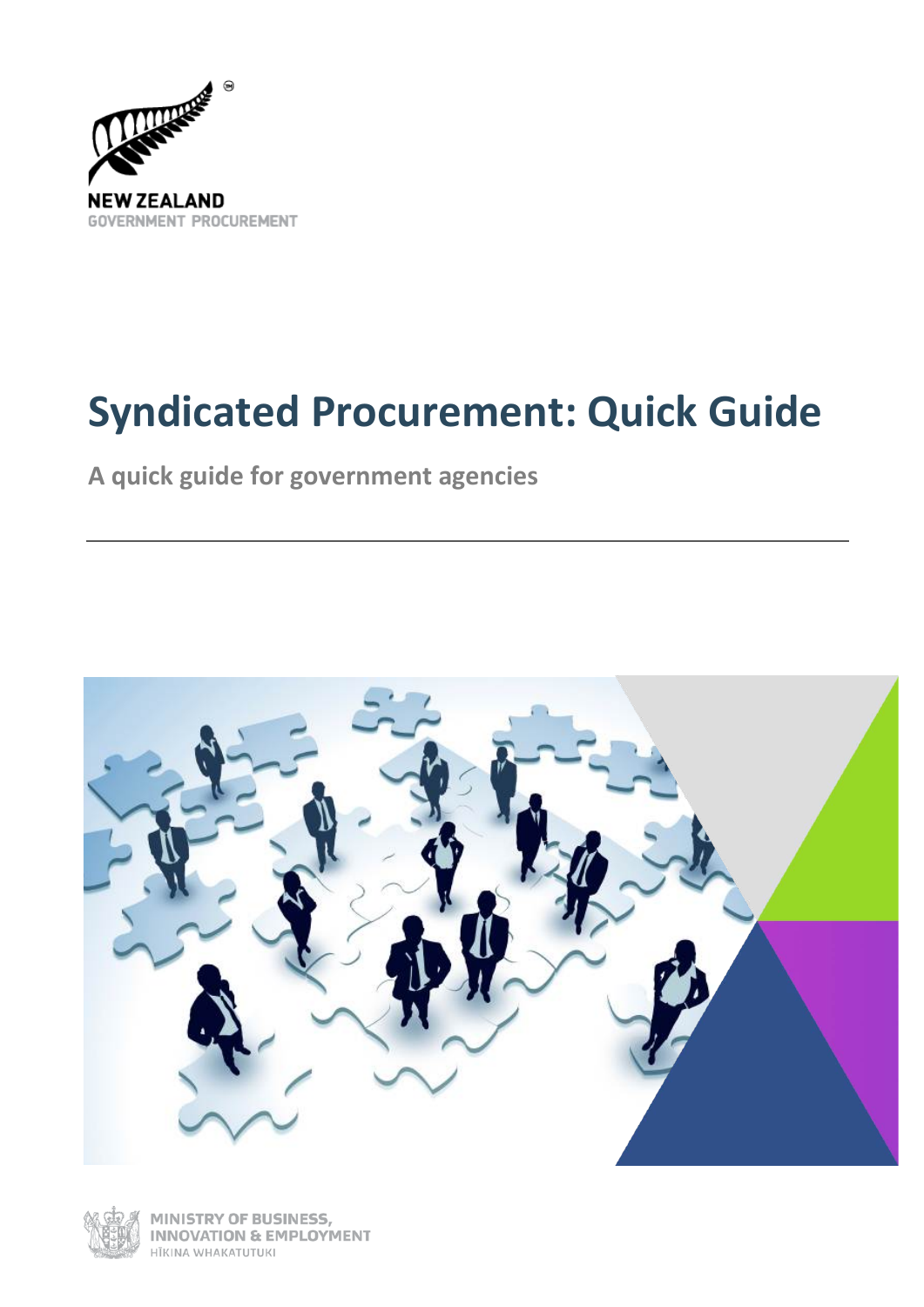First published November 2016

Updated May 2019

New Zealand Government

New Zealand Government Procurement

PO Box 1473 Wellington 6140 New Zealand

[www.procurement.govt.nz](http://www.procurement.govt.nz/) procurement@mbie.govt.nz

#### CROWN COPYRIGHT © 2015

This work is licensed under the Creative Commons Attribution-No-commercial-Share Alike 3.0 New Zealand License. In essence you are free to copy, distribute and adapt the work non-commercially, as long as you attribute the work to the Crown and abide by the other licence terms. To view a copy of this licence, visit http://www.creativecommons.org.nz. Please note that no departmental or governmental emblem, logo or Coat of Arms may be used in any way that infringes any provision of the Flags, Emblems, and Names Protection Act 1981. Attribution to the Crown should be in written form and not by reproduction of any such emblem, logo or Coat of Arms.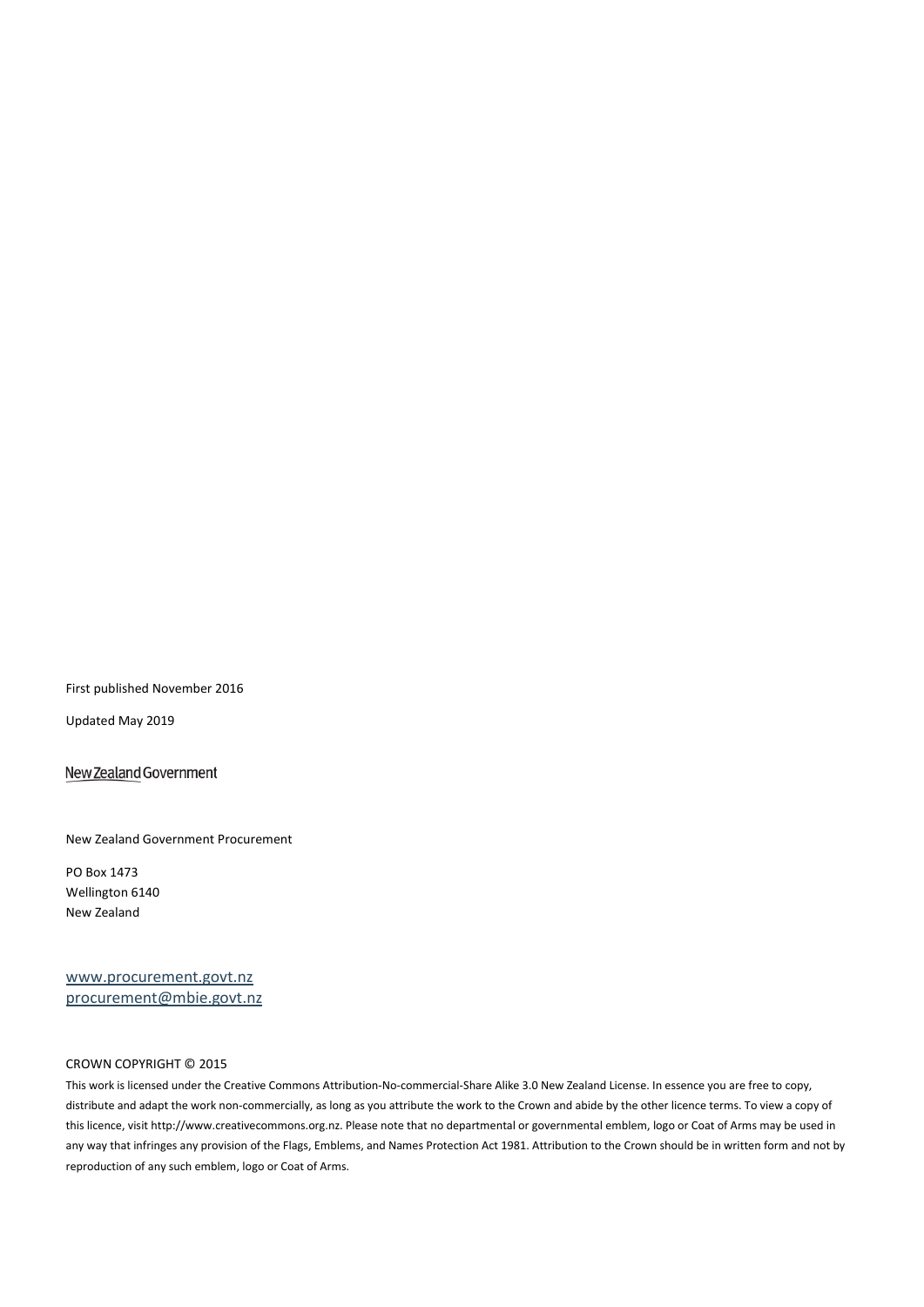# **What is a syndicated contract?**

**Syndicated contracts** – Syndicated procurement involves an individual agency or group of agencies collectively going to market for common goods and/or services. There are two types of Syndicated contracts; both types have a Lead Agency.

**Closed Syndicated** (CS) contracts are limited to a group of named agencies and *do not* require approval from MBIE. If the whole of life costs exceed \$5 million the procurement plan may be subject to MBIE review as a Significant Procurement Plan, under Rule 22 of the Government Procurement Rules.

**Open Syndicated** (OS) contracts include amongst other things a common use provision clause allowing other unspecified agencies to contract with the supplier or panel of suppliers on the same terms and conditions. OS contracts can be established by any eligible organisation.

Features of an OS contract are:

- o OS contracts *must* go through a three-stage MBIE review and approval process before they are available for joining:
- o The Lead Agency *cannot* charge a Participating Agency an administration fee or levy;
- o An OS contract *cannot* be extended or renewed past its final expiry date;
- o Participation in OS contracts is *voluntary* for Eligible Agencies;
- o Provisions allowing for common users *cannot* be added retrospectively to a tender document or single agency contract, and;
- o Private sector suppliers *cannot* be authorised to purchase through an OS contract.

# **What are the benefits of Open Syndicated Contracts?**

#### **New Zealand Government**

Supports a collaborative government approach, consistency in contracts, consistency in the goods and services purchased, and better use of taxpayer money by leveraging economies of scale.

#### **Lead Agencies**

Able to manage their own requirements, help shape and direct the market, and achieve greater procurement value through aggregation. Seen to be supporting NZ Government collaborative initiatives.

#### **Participating Agencies**

Achieve greater leverage and sourcing efficiencies - particularly time and resources on tendering activities and contract negotiations. Improve consistency in quality of goods, services, and contract management and provides opportunities to learn from Lead Agency specialist expertise.

#### **Suppliers**

Aggregation of opportunity and aligned requirements provides bidding efficiencies, simplified contract management and streamlines access to multiple government agencies. It can also increase suppliers' domestic and international competitiveness.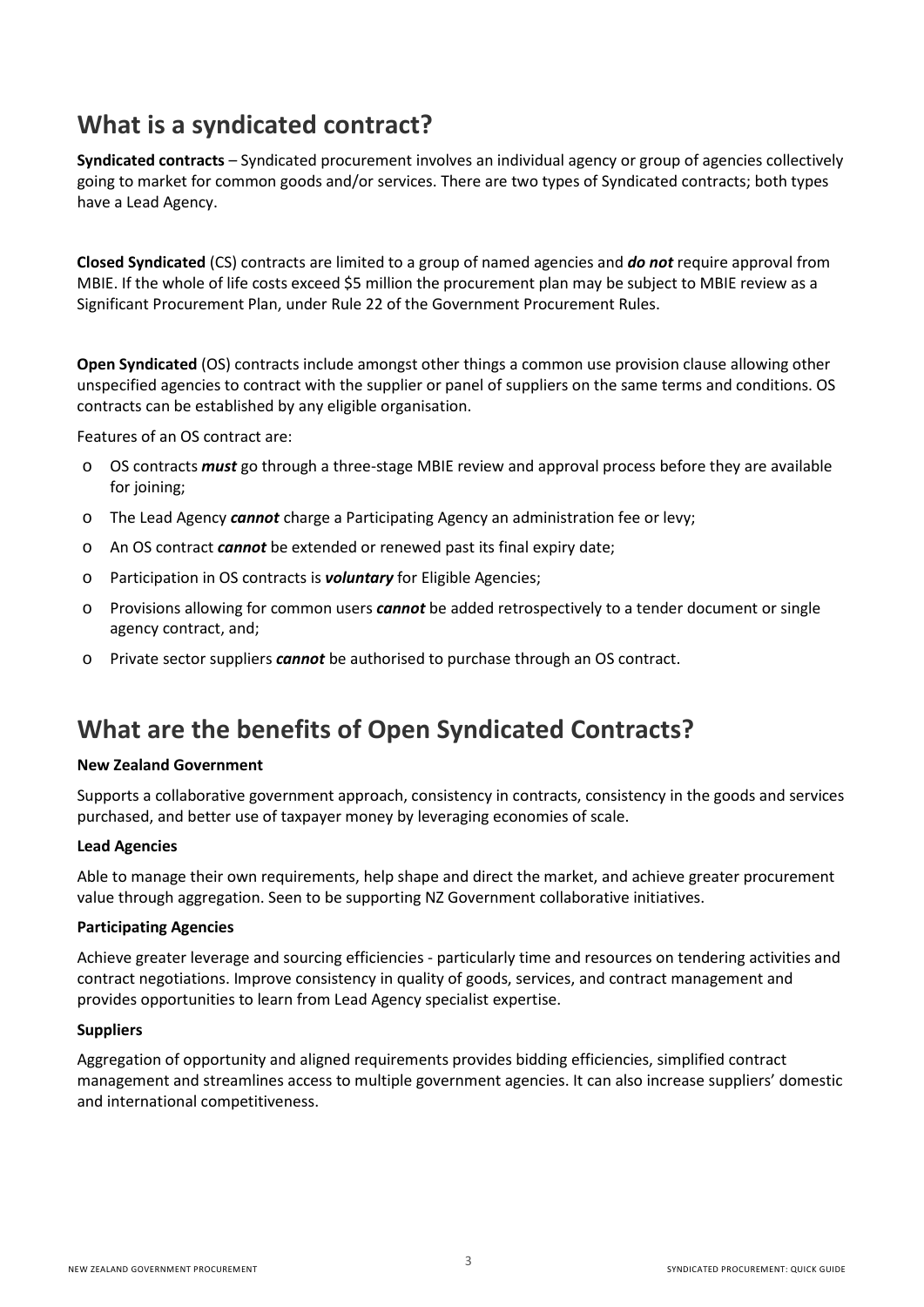# **How do I join a syndicated contract?**

To join an Open Syndicated contract, an Eligible Agency needs to:

- o Determine [Eligibility;](https://www.procurement.govt.nz/contracts/who-can-use-collaborative-contracts/)
- o Look to see if there is an existing suitable contract on the [Contracts Register;](https://www.procurement.govt.nz/contracts/)
- o Review the Buyer's Guide or make contact with the Lead Agency representative;
- o Sign the Lead Agency's non-disclosure agreement or Pre-joining Letter;
- o Review the Open Syndicated contract and rate card *(if applicable)*, decide whether or not to proceed;
- o Sign a Letter of Accession / Agreement (*or similar)* document, that enables the Eligible Agency to become a party to the Open Syndicated contract;
- o If relevant and agreed by the Lead Agency, negotiate a variation with the supplier;
- o Engage with supplier(s) through a secondary procurement process *(if applicable)*, and;
- o Negotiate a Statement of Work (SoW) or similar.

# **Open Syndicated Contract - review and approval process.**

Lead Agencies must have key documents *approved* by MBIE during the three-stage approval process. The process is designed to ensure the robustness of syndicated contracts for use by Participating Agencies.

Stage 1 requires the endorsement of the Procurement Functional Leaders Group (PFLG) and if relevant, other Functional Leaders (FL) endorsement prior to approving Stage 1.

### **The collaborative procurement review process**

Agencies are encouraged to engage us early in the process. Contact us at procurementplanning@mbie.govt.nz

| <b>Review</b><br><b>Process</b> | <b>Documents reviewed</b>                                  | <b>Details of the Review Process</b>                                                                                                                                                                                                                                                                                                                                                                                                                                                                                                                                     |
|---------------------------------|------------------------------------------------------------|--------------------------------------------------------------------------------------------------------------------------------------------------------------------------------------------------------------------------------------------------------------------------------------------------------------------------------------------------------------------------------------------------------------------------------------------------------------------------------------------------------------------------------------------------------------------------|
| Stage 1                         | <b>Procurement Plan</b>                                    | Lead agency engages early through a start-up session with MBIE to<br>$\bullet$<br>discuss feasibility and overall approach.<br>Lead Agency sends Procurement Plan (or similar strategy document)<br>$\bullet$<br>to MBIE for review.<br>MBIE reviews documents and forwards them to PFLG (and other<br>$\bullet$<br>Functional Leaders, if relevant) for endorsement.<br>Feedback from PFLG and relevant Functional Leaders is incorporated<br>$\bullet$<br>into the review report and discussed by MBIE with the Lead Agency.<br>MBIE approval to proceed.<br>$\bullet$ |
| Stage 2                         | <b>Tender</b><br>Document(s) and<br><b>Draft Agreement</b> | MBIE will review and approve all documents prior to their release to<br>$\bullet$<br>the market; documents must state it is a syndicated procurement<br>initiative. Please see Appendix A for example text to include in a RFx<br>document<br>The draft Agreement is reviewed. Please see Appendix B for example<br>٠<br>clauses to include in an open syndicated contract.<br>MBIE approval to proceed.                                                                                                                                                                 |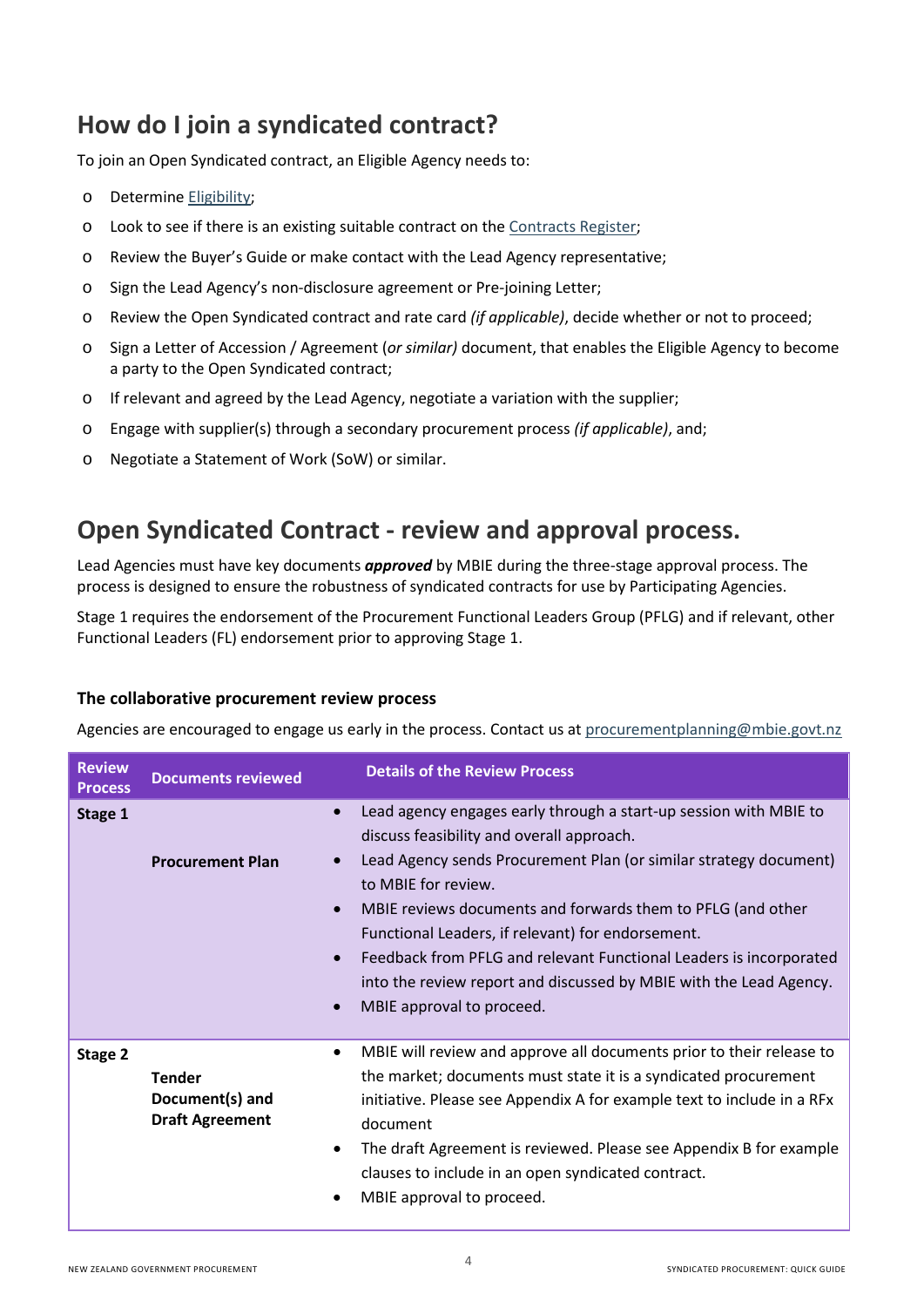| <b>Review</b><br><b>Process</b> | <b>Documents reviewed</b>                                      |                        | <b>Details of the Review Process</b>                                                                                                                                                                                                                                                                                                                      |
|---------------------------------|----------------------------------------------------------------|------------------------|-----------------------------------------------------------------------------------------------------------------------------------------------------------------------------------------------------------------------------------------------------------------------------------------------------------------------------------------------------------|
| Stage 3                         | <b>Evaluation</b><br>Recommendation,<br><b>Final Agreement</b> | $\bullet$<br>$\bullet$ | Lead Agency sends signed Evaluation Report (recommendation) and<br>negotiated contract (prior to signature) to MBIE for review. Once<br>MBIE has approved Stage 3 documents, the agency may proceed to<br>contract signing.<br>Once the Open Syndicated contract has been signed it will be listed in<br>the Contracts Register available on our website. |

For more information on syndicated procurement, contact us at procurementplanning@mbie.govt.nz. For general procurement guidance, visit our website [www.procurement.govt.nz.](http://www.procurement.govt.nz/)

**Open Syndication - Contractual Relationships between agencies and the supplier(s).**



| <b>Document</b>                                                        | <b>Parties</b>                                    | Impact                                                                                                                                                                                        |
|------------------------------------------------------------------------|---------------------------------------------------|-----------------------------------------------------------------------------------------------------------------------------------------------------------------------------------------------|
| <b>Open Syndicated Contract</b>                                        | Lead Agency and<br>Supplier                       | Establishes the Open Syndicated contract relationship.                                                                                                                                        |
| <b>Non-Disclosure</b><br><b>Agreement</b><br>(NDA)                     | Lead Agency and<br>Eligible Agency                | Enables an Eligible Agency to review the Open Syndicated<br>contract and related pricing and commercial offerings to<br>determine suitability for their agency.                               |
| <b>Letter of Accession</b><br>(LOA)                                    | Lead Agency and<br><b>Eligible Agency</b>         | Enables an Eligible Agency to be a Participating Agency<br>under the Open Syndicated contract.<br>The Eligible Agency becomes a Participating Agency upon<br>signing the Letter of Accession. |
| <b>Secondary Procurement</b><br><b>Process</b><br>(SPP)                | Participating<br>Agencies and<br><b>Suppliers</b> | Establishes a process for a Participating Agency to select a<br>Supplier from the Open Syndicated contract panel of<br>Suppliers where applicable.                                            |
| <b>Statement of Work (SOW)</b><br>or Purchase Order (PO) or<br>similar | Participating<br>Agency and<br>Supplier           | Establishes a buyer/supplier relationship for specific goods<br>and/or services under the Open Syndicated contract.                                                                           |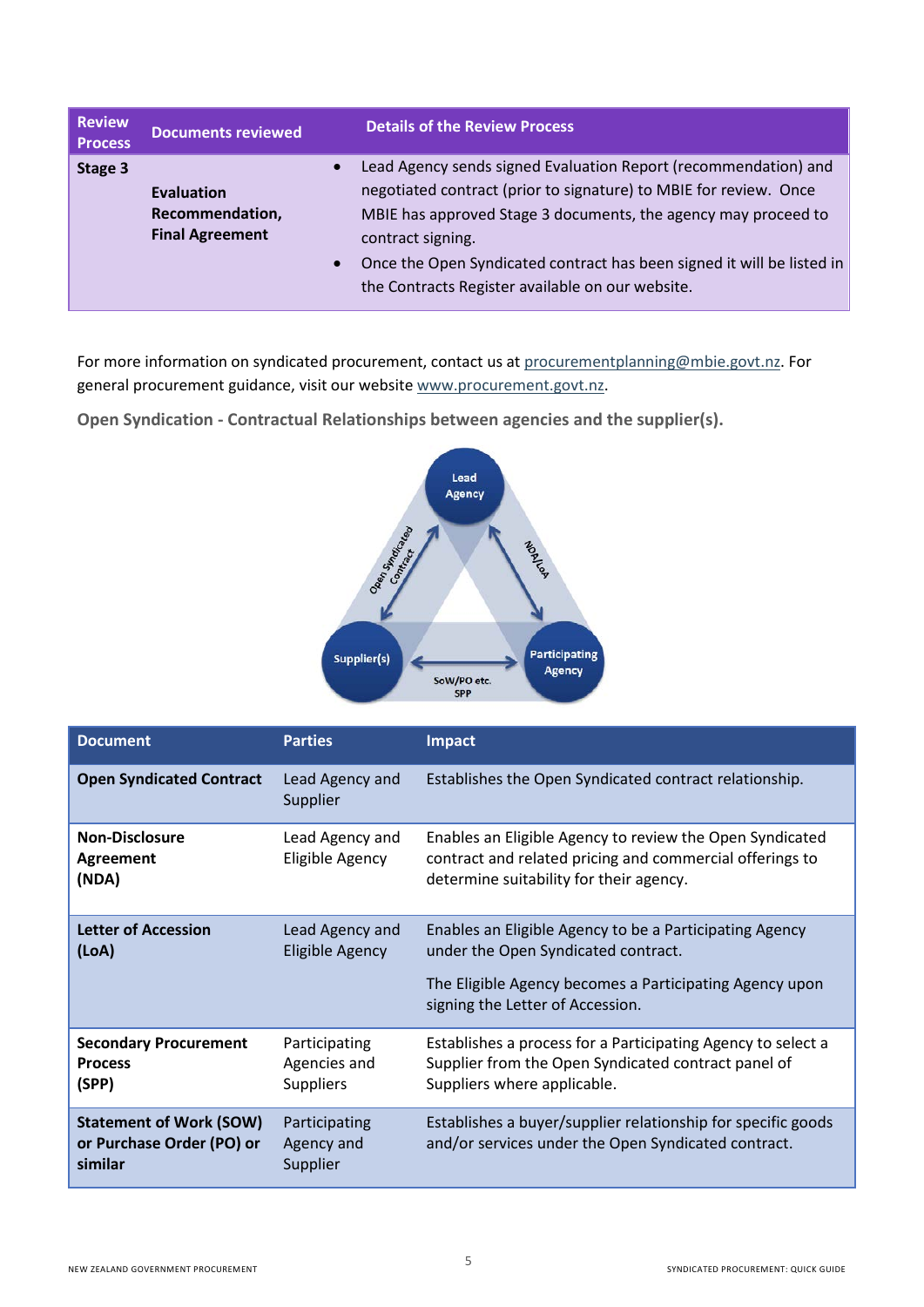# **Frequently Asked Questions**

### **1. Who manages an Open Syndicated contract?**

As well as planning, developing and implementing an Open Syndicated contract, the Lead Agency is responsible for all aspects of managing syndicated contract. Activities may also include escalation for dispute resolution, reporting, organising periodic review meetings as required.

### **2. Who develops and manages the contract management plan?**

The Lead Agency develops a contract management plan, which details the level of contract and relationship management and how Participating Agencies will be engaged in this process over the life of the contract.

### **3. Who undertakes contract reviews?**

The Lead Agency is responsible for reviews, variations and re-negotiations of an Open Syndicated contract and must consult with Participating Agencies on these matters.

Participating Agencies are responsible for reviewing their supply relationships with the supplier under an Open Syndicated contract. Any comments or concerns about these relationships should be passed on to the Lead Agency.

# **4. Do pricing or other changes to an Open Syndicated contract apply to all Participating Agencies?**

The Lead Agency is responsible for ensuring Participating Agencies are aware of approaching reviews and advised of review outcomes (including contract variations). A Lead Agency may involve all or some Participating Agencies in a review process.

# **5. What if an Open Syndicated contract is superseded by an All of Government (AoG) contract or a mandated Common Capability (CC) contract?**

Public service agencies are mandated to participate in AoG contracts or mandated CC contracts. They should not join an Open Syndicated contract covering the same or similar supplies as an extant AoG contract or mandated CC contract.

Public service agencies and Crown Entities participating in an Open Syndicated contract that is superseded by an AoG contract or a mandated CC contract are required to transition to that contract. The agency needs to give consideration to the commercial terms of the existing open Syndicated contract and transition over at the most practicable point.

### **6. Can an Open Syndicated contract be extended or renewed?**

Only if a right of extension or renewal exists. Syndicated contracts that have expired and have no further renewal terms stated in the contract, cannot be extended.

### **7. What happens if the Open Syndicated contract ends?**

Agencies party to an Open Syndicated contract that ends can: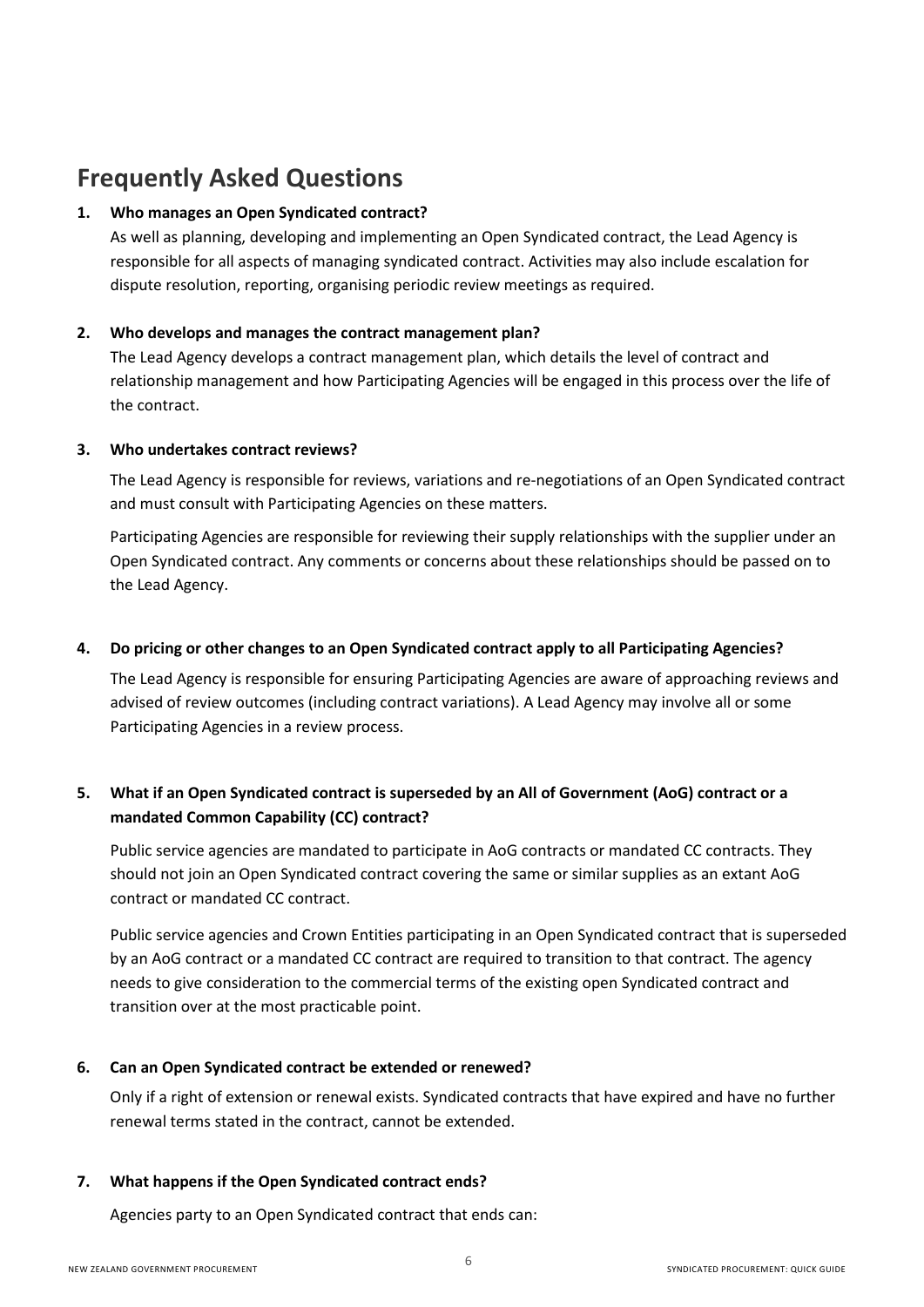- go back to market as a group seeking either a Closed Syndicated or Open Syndicated procurement solution
- join another approved Open Syndicated contract, AoG, or CC contract; or
- approach the market independently through an open procurement process

Whichever option is taken the Government Procurement Rules apply. Syndicated contracts that have expired and have no further renewal terms stated in the contract, cannot be extended.

# **8. Can a Participating Agency continue its supply arrangement when the Lead Agency decides not to extend or renew an Open Syndicated contract?**

Yes, where the Open Syndicated contract still has terms to run, a Participating Agency may continue its supply arrangements with the supplier if agreed between them. This would be a new contractual agreement - but could be on the same terms and conditions as the OS contract. In this situation the Participating Agency is still required to apply the Government Procurement Rules.

#### **9. Can the Lead Agency terminate the Open Syndicated contract?**

The Lead Agency may terminate its relationship with the supplier or panel of suppliers (which may involve terminating the Open Syndicated contract) according to the provisions set out in the Open Syndicated contract.

However, this does not necessarily impact on relationships between the supplier and other Participating Agencies under the Open Syndicated contract, who may agree to continue these relationships. In these circumstances, if the syndicated contract is to continue one of the Participating Agencies will need to step into the role of the Lead Agency.

#### **10. Can a Participating Agency terminate the Open Syndicated contract?**

A Participating Agency can only terminate its supply relationship with the supplier under an Open Syndicated contract, according to the provisions set out in the Open Syndicated contract. Any such termination does not terminate the Open Syndicated contract nor affect the relationships between the supplier and other Participating Agencies under that contract.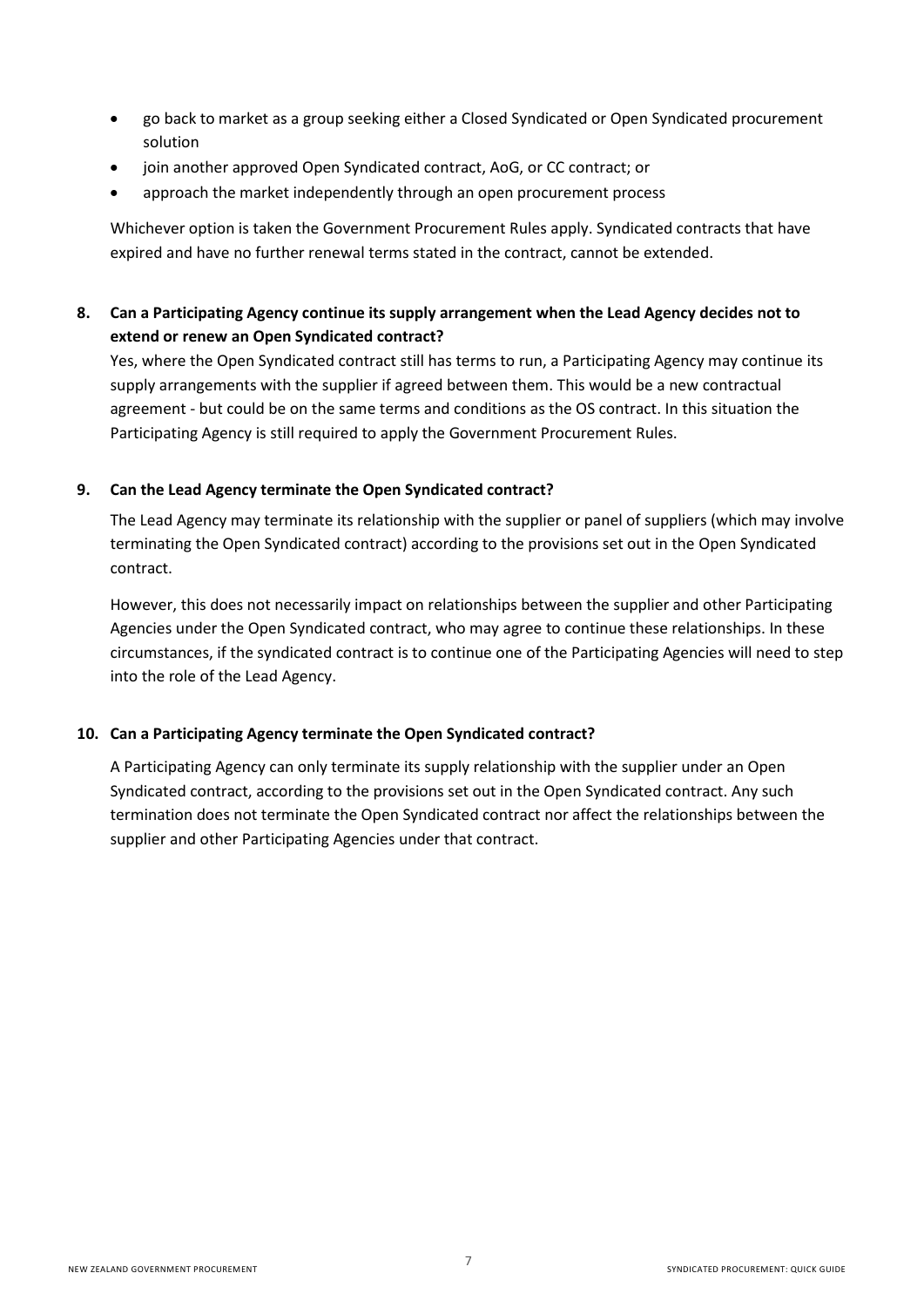# **APPENDIX A: Example text to include in RFx document**

*Remove blue explanatory notes, replace red bracketed descriptors with appropriate details, remove brackets, and return colour to black.*

#### **Syndicated Procurement – Common Use Provision**

- (i) It is intended that any contract/s awarded will include a Common Use Provision clause (CUP clause) subject to final approval by the Ministry of Business, Innovation and Employment (MBIE).
- (ii) If any contract resulting from this RFx includes a CUP clause, then, at any stage during the life of the contract, [subject only to the agreement of [name of the Lead Agency] (the Lead Agency)], any Eligible Agency (as defined below) may become a party to the contract under the same terms and conditions as the Lead Agency for the remaining life of the contract.
- (iii) Except as expressly set out in any contract resulting from this RFx, the Lead Agency will have no responsibility or liability whatsoever for any supply relationship formed between the successful supplier and any Eligible Agency (as defined below) that may choose to become a party to the contract pursuant to its CUP clause.

In this paragraph  $[x]$ , Eligible Agency means:

- (a) each Public Service department, as defined in section 27 of the State Sector Act 1988;
- (b) the New Zealand Defence Force, the New Zealand Police, the New Zealand Security Intelligence Service, the Parliamentary Counsel Office, the Office of the Clerk of the House of Representatives and the Parliamentary Service;
- (c) each Crown Entity, as defined in section 7 of the Crown Entities Act 2004;
- (d) each organisation listed in the fourth schedule to the Public Finance Act 1989;
- (e) the Reserve Bank of New Zealand;
- (f) the Office of the Controller and Auditor-General, the Office of the Ombudsmen, and the Office of the Parliamentary Commissioner for the Environment;
- (g) each corporation listed in the first schedule to the State Owned Enterprises Act 1986;
- (h) each local authority, as defined in section 5 of the Local Government Act 2002; and
- (i) any other organisation, agency or person that does not fall within the above categories but which the Ministry of Business, Innovation and Employment determines should be treated as an Eligible Agency for the purposes of any Common Use Contract.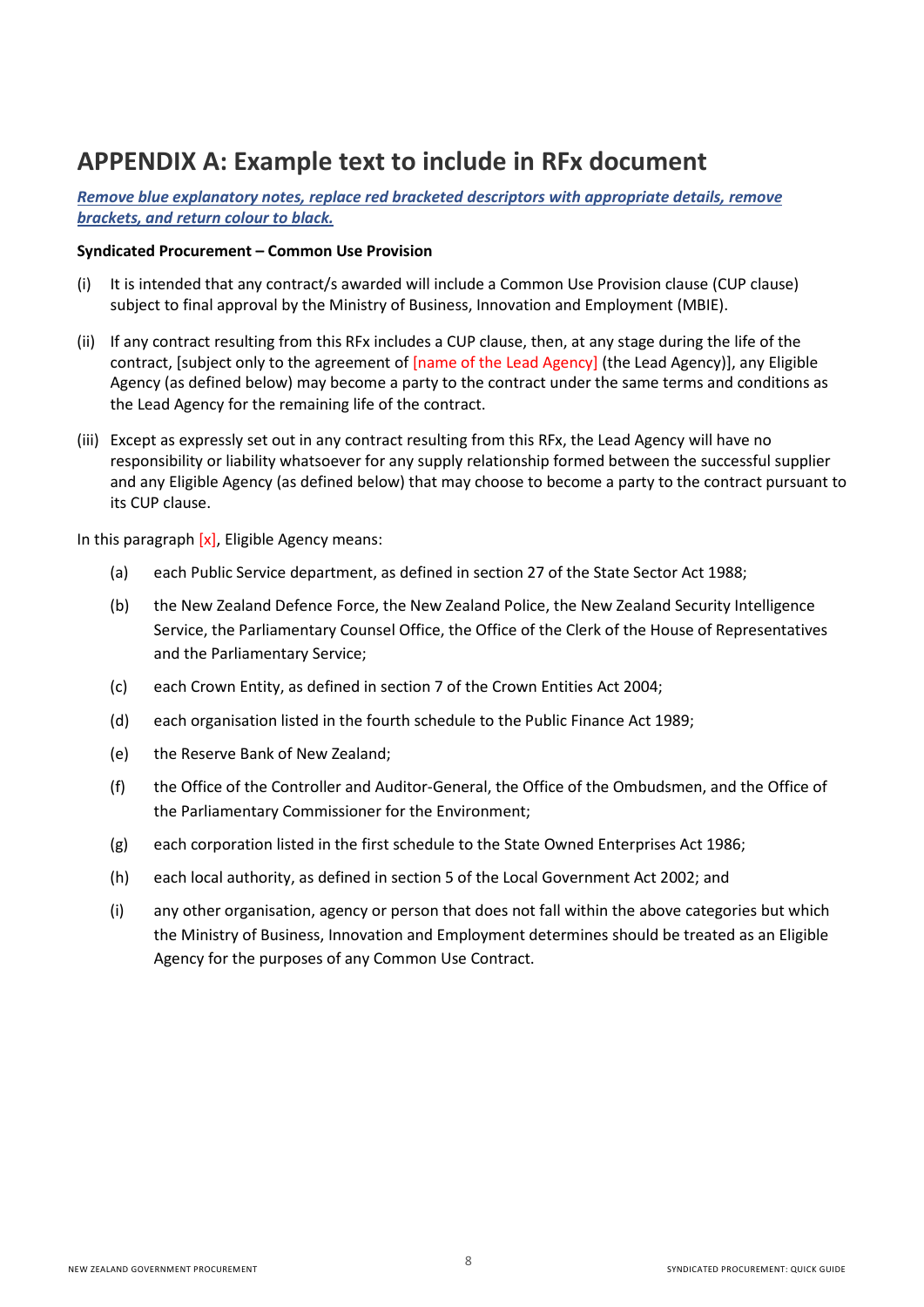# **APPENDIX B: Example clauses to include in Open Syndicated Contract**

*Remove blue explanatory notes, replace red bracketed descriptors with appropriate details, remove brackets, and return colour to black.*

### **Syndication – Common Use Provision**

- 1. At any stage during the term of this Agreement, [with the written consent of the [Lead Agency] an Eligible Agency may procure [goods/services] under this Agreement for the balance of its term by signing an [Accession Letter] in the form attached at [Schedule x] and giving a signed copy of that [Accession Letter] to the [Lead Agency] and the [Supplier].
- 2. The terms and conditions of this Agreement will apply to the provision of [goods/services] by the [Supplier] to each Eligible Agency that has signed an [Accession Letter] (a Participating Agency) and:
	- (a) The obligations of each Participating Agency are owed to the [Supplier] severally and separately (and not jointly with any other Participating Agency and/or the [Lead Agency]).
	- (b) The obligations of the [Supplier] are owed to each Participating Agency severally and separately (and not jointly with any other Participating Agency and/or the [Lead Agency]).
	- (c) No Participating Agency will be liable to the [Supplier] for the obligations of any other Participating Agency or the [Lead Agency].
- 3. No commitment or guarantee is given that any Eligible Agency will participate in, or procure any volume of [goods/services] during the term of, this Agreement.
- 4. In this clause  $[x]$ , Eligible Agency means:
	- (a) each Public Service department, as defined in section 27 of the State Sector Act 1988;
	- (b) the New Zealand Defence Force, the New Zealand Police, the New Zealand Security Intelligence Service, the Parliamentary Counsel Office, the Office of the Clerk of the House of Representatives and the Parliamentary Service;
	- (c) each Crown Entity, as defined in section 7 of the Crown Entities Act 2004;
	- (d) each organisation listed in the fourth schedule to the Public Finance Act 1989;
	- (e) the Reserve Bank of New Zealand;
	- (f) the Office of the Controller and Auditor-General, the Office of the Ombudsmen, and the Office of the Parliamentary Commissioner for the Environment;
	- (g) each corporation listed in the first schedule to the State Owned Enterprises Act 1986;
	- (h) each local authority, as defined in section 5 of the Local Government Act 2002; and
	- (i) any other organisation, agency or person that does not fall within the above categories but which the Ministry of Business, Innovation and Employment determines should be treated as an Eligible Agency for the purposes of this Agreement.